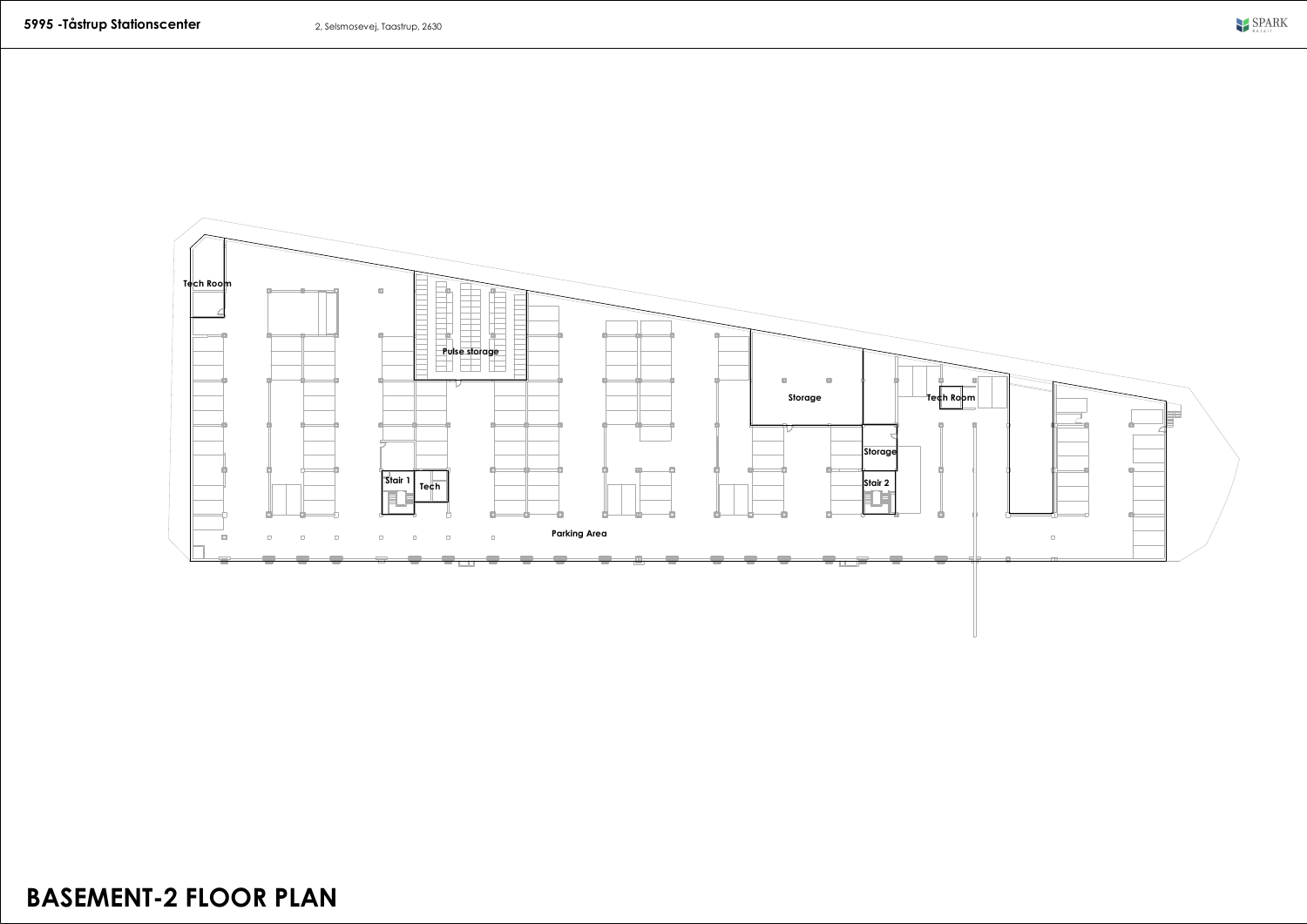

## **BASEMENT-1 FLOOR PLAN**

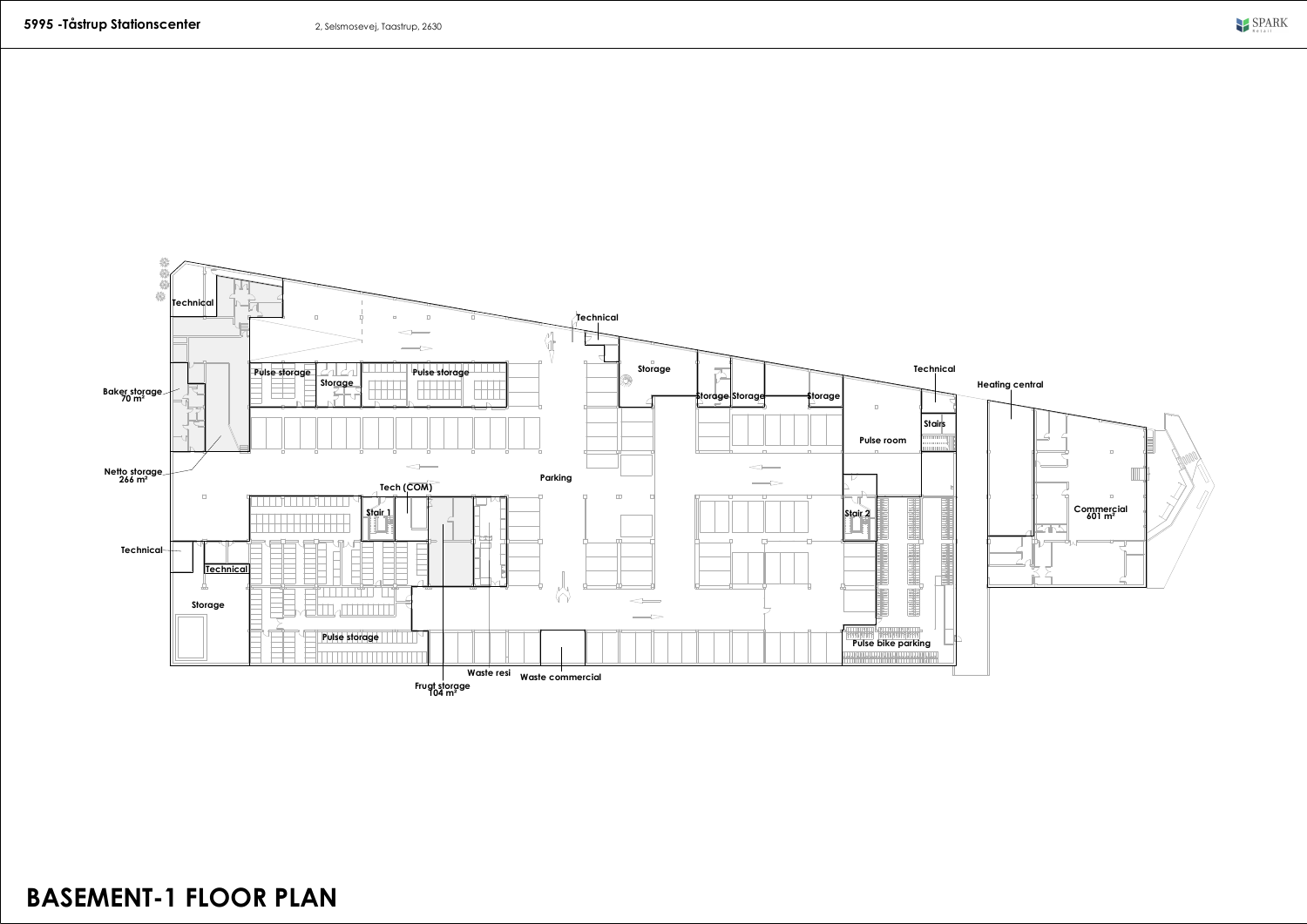

## **GROUND FLOOR PLAN**

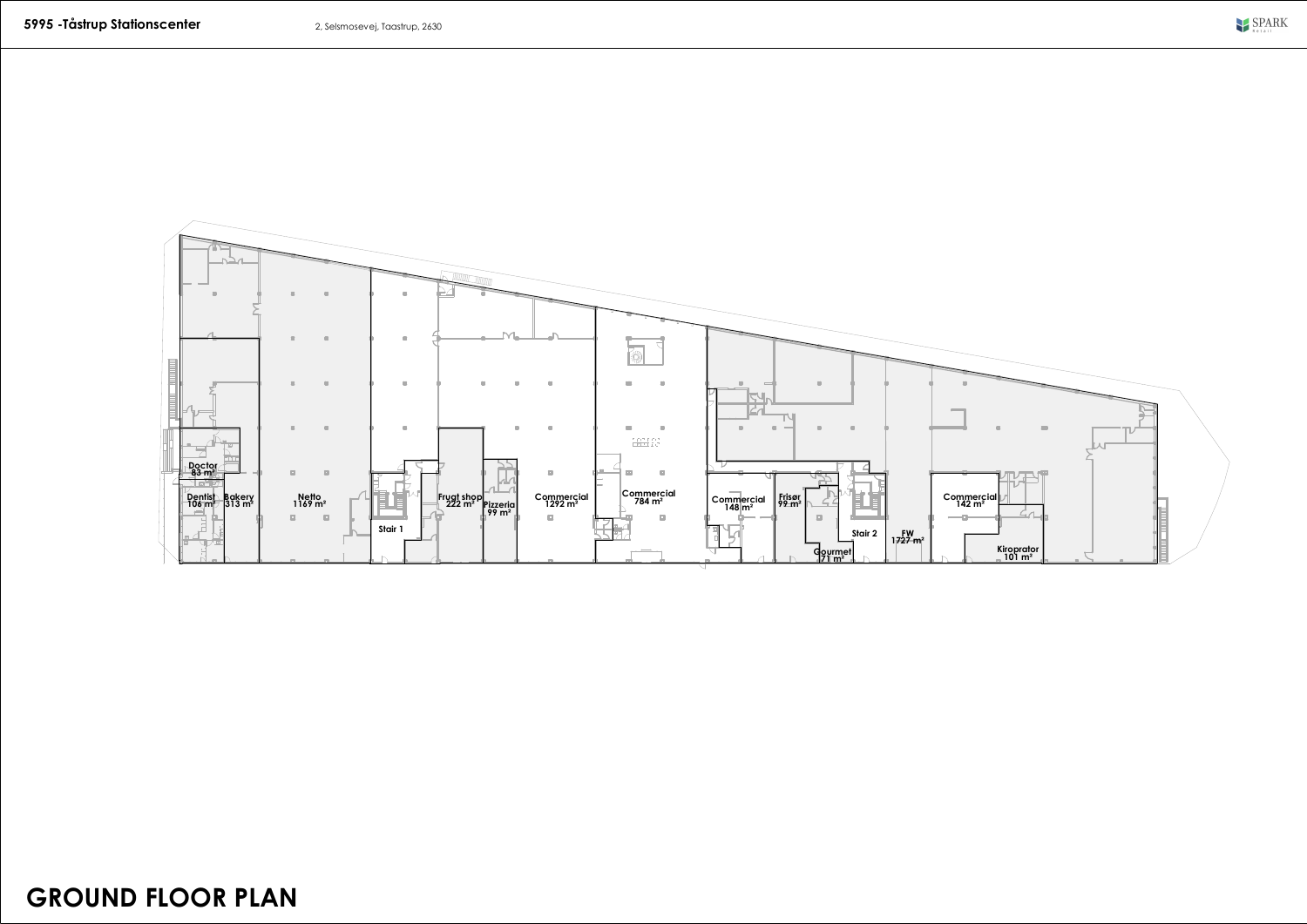

**FIRST FLOOR PLAN**

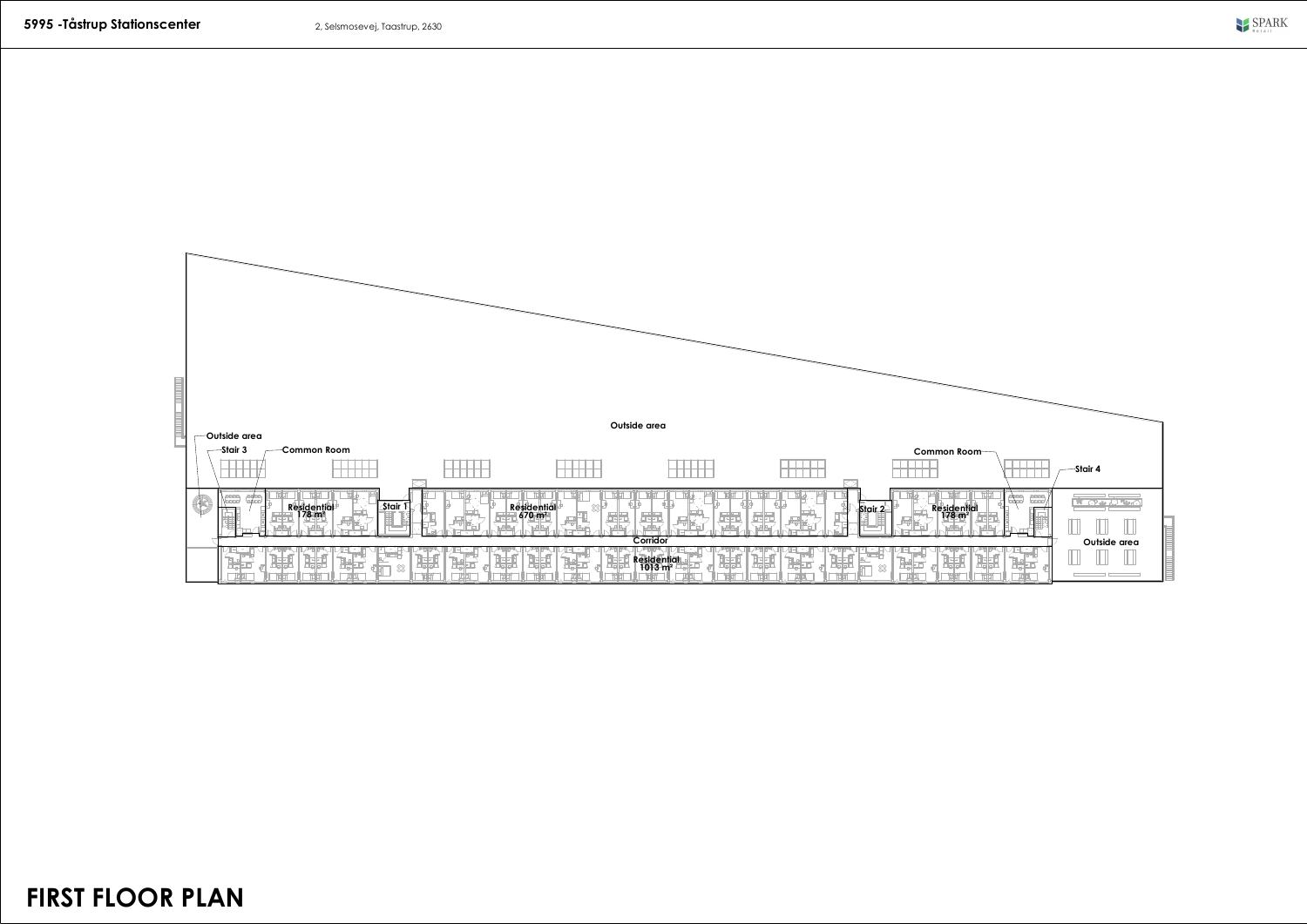

**SECOND FLOOR PLAN**

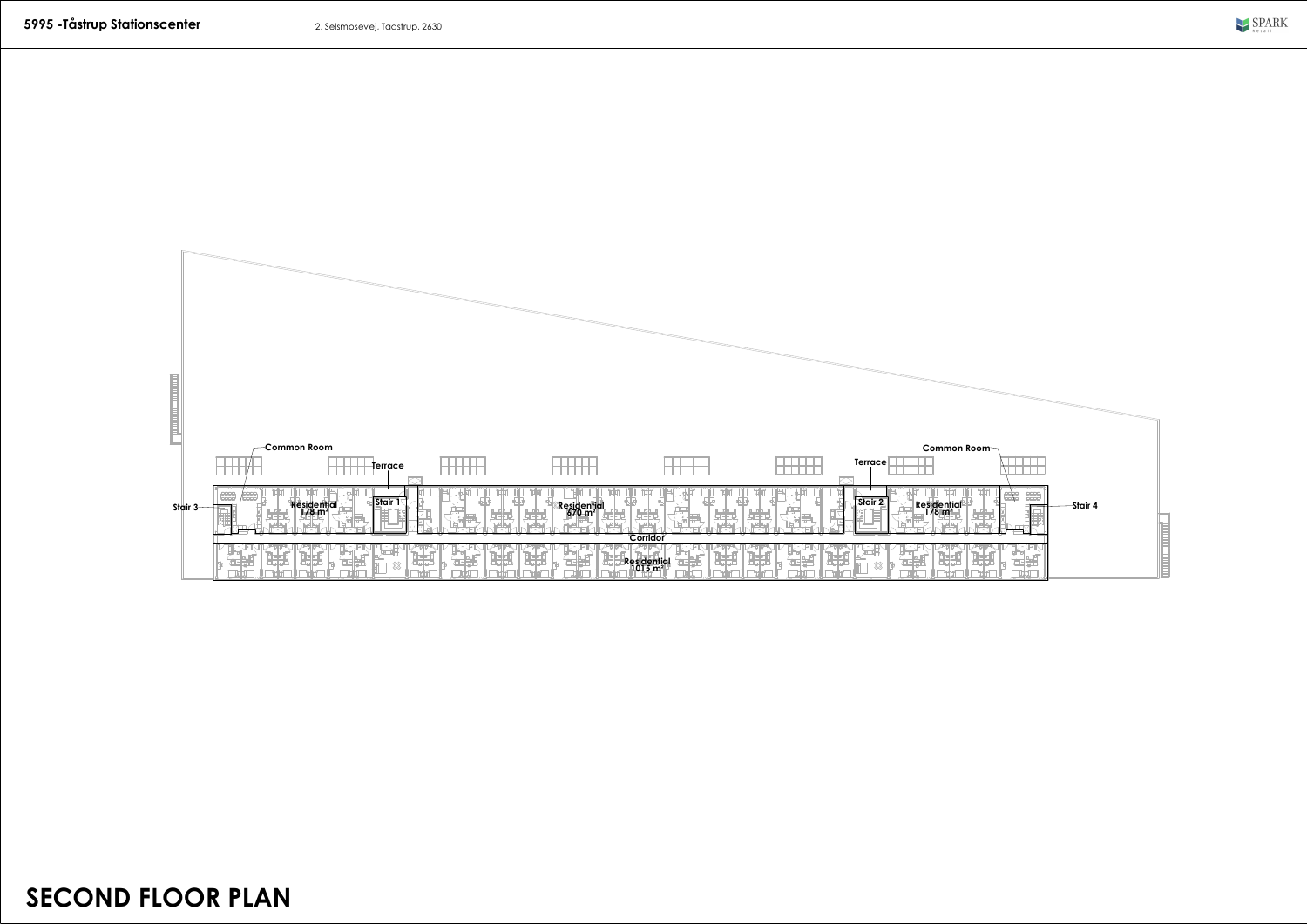

**THIRD FLOOR PLAN**